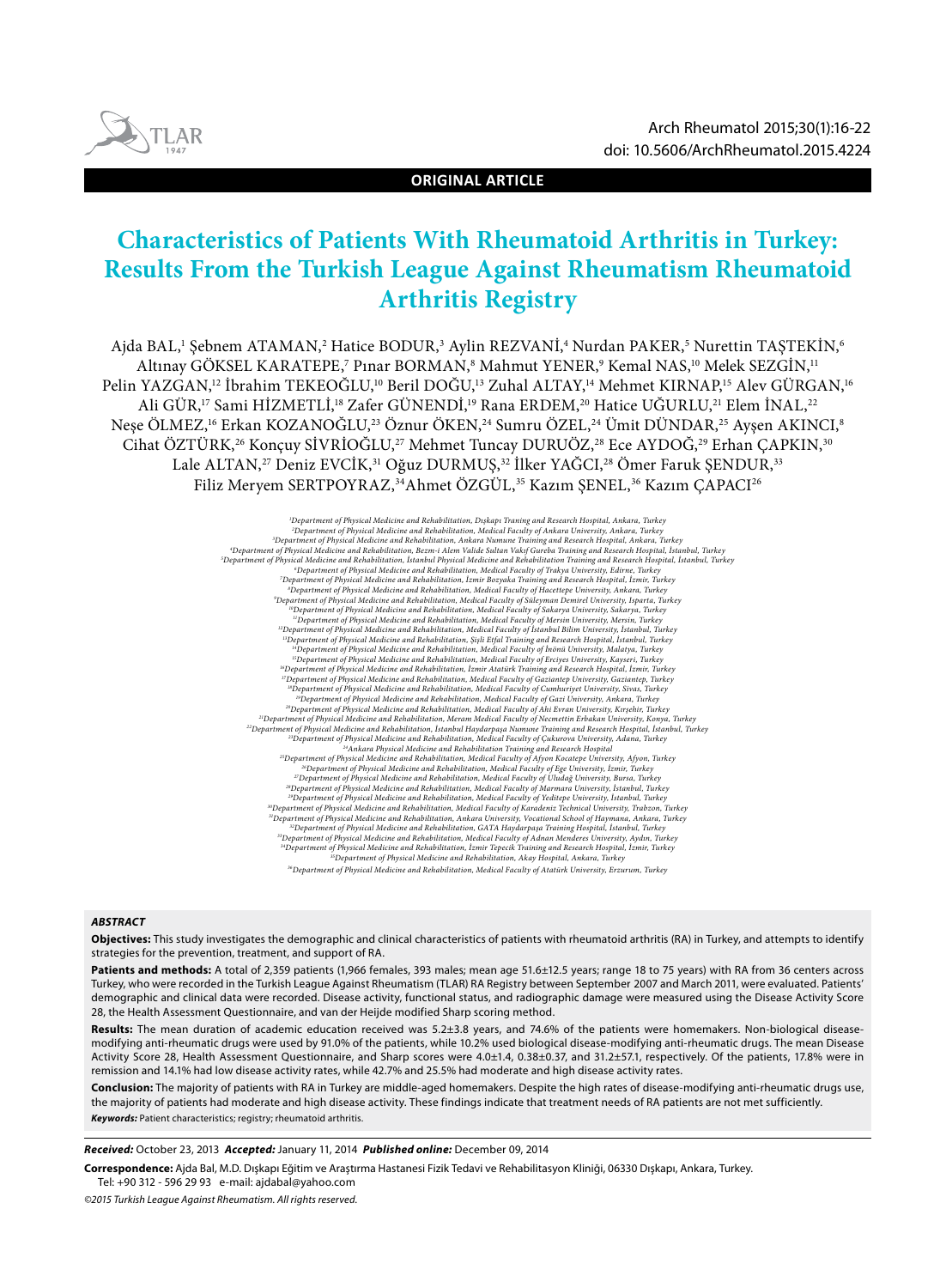Rheumatoid arthritis (RA) is a chronic inflammatory disease with a prevalence of 1%, which mainly affects the synovial joints. RA can lead to significant functional loss and disability due to joint damage. It is also a great burden on the individual, society, and the health care system. To reduce the negative effects of the disease on the quality of life and socio-economic burden, one should have a better understanding of RA in every aspect. Therefore, epidemiological data, clinical information concerning risk factors, comorbidities, complications and sequelae, and cost analyses are needed. These data are required to adopt the most appropriate management approach for RA patients.<sup>1-3</sup>

Information regarding RA can easily be reached in findings of clinical trials which investigate patients with RA. However, the patients who take part in clinical trials are usually selected according to strict criteria, and therefore are not a true reflection of real-life patients. In recent years, RA registries have been created in many countries to gather information about patients outside of clinical trials, and to be able to follow these patients. The registration of RA patients has provided a better understanding of patients' demographic and clinical characteristics, and the long-term effectiveness and side effects of new drugs.4-8 In Turkey, the first registry for RA, was initiated in 2007 by Turkish League Against Rheumatism (TLAR).

The aim of this study was to determine the demographic and clinical characteristics of patients with RA in Turkey, and thus to shed light on disease prevention, treatment and support strategies required by this patient group.

# PATIENTS AND METHODS

In this study, a total of 2,359 patients (1,966 females, 393 males; mean age 51.6±12.5 years; range 18 to 75 years) in the TLAR RA registry were evaluated. The registry consists of web-based patient data from 36 centers in different regions of Turkey between September 2007 and March 2011. Patients who were over the age of 18 and met the diagnostic criteria of RA according to the 1987 American College of Rheumatology were included.9

Before the study began, an interactive meeting consisting of the practical applications was held to ensure that the researchers would carry out the assessments in a standardized fashion. In addition, a booklet for physical and radiographic evaluation methods was prepared for the participating centers. The study was approved by the ethics committees, and informed consents were obtained from all patients.

The evaluations were carried out by physicians in the centers where the patients were being treated and followed-up. The demographic characteristics including age, sex, level of education, employment status, marital status, age at onset, disease duration, smoking and alcohol consumption, tuberculosis history, family history of RA, and exercise habits were recorded. The clinical features including body mass index (BMI), comorbid diseases, extra-articular involvement, history of joint surgery, and drugs used [disease-modifying antirheumatic drugs (DMARDs), biological agents, corticosteroids] were determined. Physical examination consisted of the evaluation of rheumatoid nodules, and all 28 joints for tenderness and swelling. Erythrocyte sedimentation rate (ESR, mm/h) and rheumatoid factor (a value  $\geq$ 15 IU/ml was accepted positive) tests were performed.

The disease activity was measured using the disease activity score 28 (DAS28), which consists of the examination of tender and swollen joints (from 28 joints), patient global assessment (PGA), measured with a 0-100 mm visual analog scale, and ESR. DAS28 is calculated using the following formula: DAS28= 0.56\*sqrt (number of tender joints)  $+ 0.28$ \*sqrt (number of swollen joints) + 0.70\*Ln(ESR) + 0.014\*PGA.10 DAS28 values ≤2.6 were considered as indicating disease remission,  $>2.6$  to  $\leq$ 3.2 as low disease activity.  $>3.2$  to  $\leq 5.1$  as moderate disease activity, and  $>5.1$  as high disease activity.<sup>11</sup> The patient's functional status was determined by the selfreport Health Assessment Questionnaire (HAQ), for which Turkish validity and reliability studies have been performed. HAQ consists of eight subsections of 20 questions and subsections involving dressing, eating, standing, walking, hygiene, reaching, grasping, and daily activities. Zero to three points were assigned in response to each question  $(0=$  ability to perform activity easily, 1= little disability in performing activity,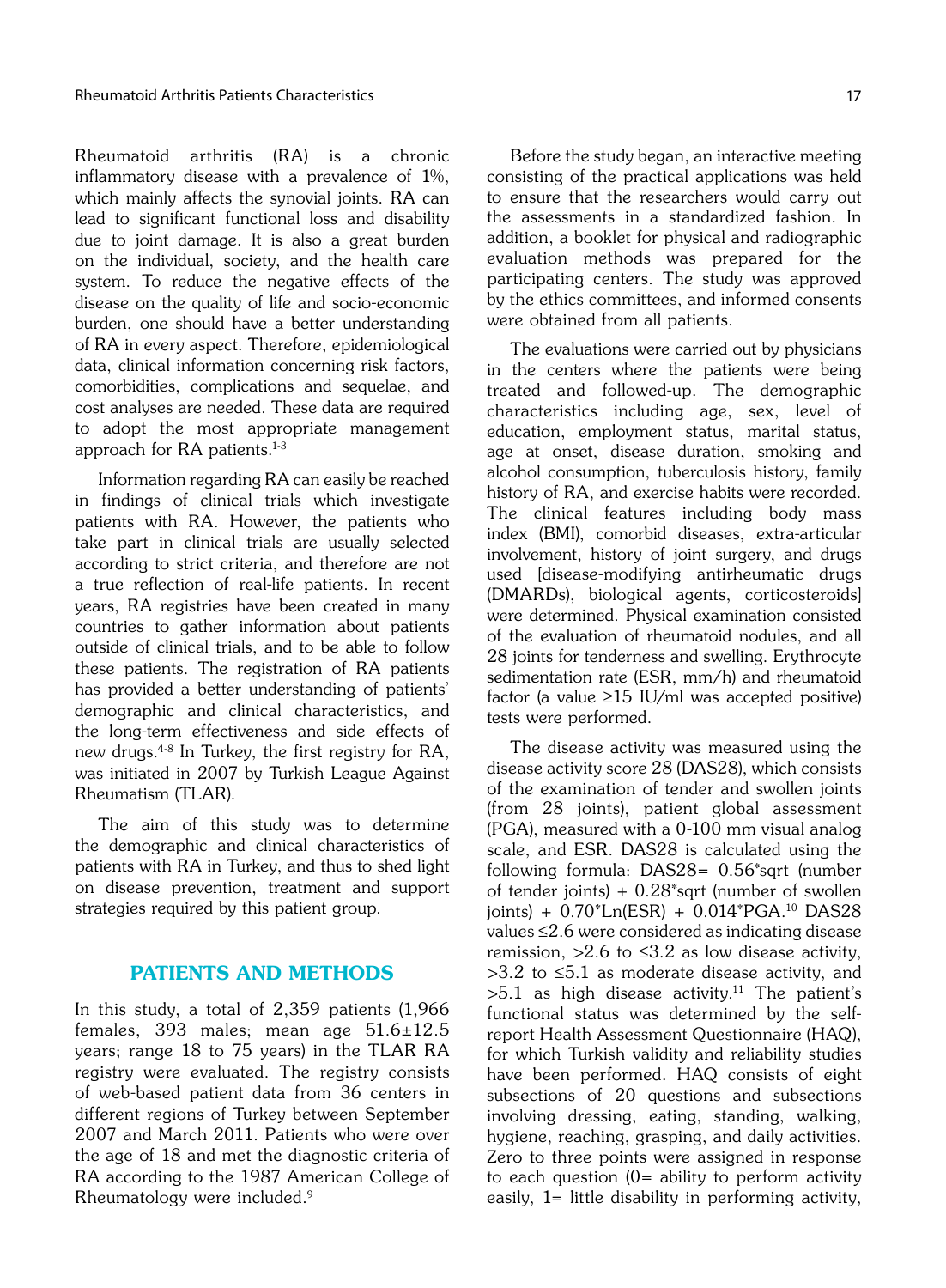2= difficulty in performing activity, 3= not able to perform activity). The total score was determined by calculating the mean of the highest points in the subdivisions. If the patient required assistance by another individual or used a device to perform the activity, a score of zero or one given for that question was increased to two.12,13 Radiological findings were identified according to the van der Heijde modification of the Sharp method using anterior-posterior hand and foot radiographs. Using this method, the erosion score is calculated by studying 16 regions on the hand, and six regions on the foot, and scored between 0-5. Joint narrowing is assessed by studying 16 regions on the hand and six regions on the foot, and scored between 0-4. The total score is 448.14

### Statistical analysis

Statistical Package for the Social Sciences version 15.0 for Windows (SPSS Inc., Chicago, IL, USA) was used for statistical analysis. A total of 2,359 patients were included in the analysis. Frequency tables were presented for the categorical variables, and descriptive statistics (mean, standard deviation, and median) for the numeric variables.

| <b>Table 1.</b> Demographic characteristics of rheumatoid<br>arthritis patients |      |               |                 |  |  |  |
|---------------------------------------------------------------------------------|------|---------------|-----------------|--|--|--|
| Characteristic                                                                  | n    | $\frac{0}{0}$ | $Mean \pm SD$   |  |  |  |
| Age (year)                                                                      |      |               | $51.6 \pm 12.5$ |  |  |  |
| Sex                                                                             |      |               |                 |  |  |  |
| Female                                                                          | 1966 | 83.3          |                 |  |  |  |
| Male                                                                            | 393  | 16.7          |                 |  |  |  |
| Education level (year)                                                          |      |               | $5.2 + 3.8$     |  |  |  |
| Occupational status                                                             |      |               |                 |  |  |  |
| Employed                                                                        | 289  | 12.3          |                 |  |  |  |
| Unemployed                                                                      | 41   | 17            |                 |  |  |  |
| Homemaker                                                                       | 1759 | 74.6          |                 |  |  |  |
| Retired                                                                         | 252  | 10.7          |                 |  |  |  |
| Student                                                                         | 17   | 0.7           |                 |  |  |  |
| Marital status                                                                  |      |               |                 |  |  |  |
| Single                                                                          | 348  | 14.8          |                 |  |  |  |
| Married                                                                         | 2011 | 85.2          |                 |  |  |  |
| Disease duration (year)                                                         |      |               | $11.9 \pm 8.7$  |  |  |  |
| Age at disease onset (year)                                                     |      |               | $41.2 \pm 13.6$ |  |  |  |
| <16                                                                             | 66   | 2.8           |                 |  |  |  |
| >16                                                                             | 2283 | 97.2          |                 |  |  |  |
| Exercises habit                                                                 | 155  | 7.1           |                 |  |  |  |
| Smoking habit                                                                   | 356  | 16.2          |                 |  |  |  |
| Alcohol consumption                                                             | 44   | 2.0           |                 |  |  |  |
| Family history of RA                                                            | 479  | 20.3          |                 |  |  |  |
| History of tuberculosis                                                         | 54   | 2.5           |                 |  |  |  |
| SD: Standard deviation; RA: Rheumatoid arthritis.                               |      |               |                 |  |  |  |

18 **Arch Rheumatol** 2014 **Arch Rheumatol** 2014 **Arch Rheumatol** 2014 **Arch Rheumatol** 

## RESULTS

The demographic characteristics of the patients are shown in Table 1, and the clinical features are shown in Table 2. Disease activity, functional status, and radiographic scores are presented in Table 3.

The mean years of received academic education were 5.2±3.8, and 74.6% of the patients were homemakers. The mean disease duration was 11.9±8.7 years. Seven point one percent took regular exercise, 16.2% were smokers and 2% consumed alcohol. The most common extraarticular signs were those involving the eyes (4.8%) and the lungs (3.9%). Comorbid diseases were observed in 57.1% of the patients. Non-biological DMARDs were used by 91.0% of the patients, while 10.2% used biological DMARDs. The mean DAS28, HAQ, and Sharp scores were 4.0 $\pm$ 1.4, 0.38 $\pm$ 0.37 and 31.2 $\pm$ 57.1, respectively. Seventeen point eight percent of the patients

Table 2. Clinical characteristics of rheumatoid arthritis patients

| Characteristic                                                                                                             | n    | $\frac{0}{0}$ | $Mean \pm SD$ |  |  |  |
|----------------------------------------------------------------------------------------------------------------------------|------|---------------|---------------|--|--|--|
| Body mass index (kg/m <sup>2</sup> )                                                                                       |      |               | $28 + 5.3$    |  |  |  |
| Extra-articular involvement                                                                                                |      |               |               |  |  |  |
| Pulmonary                                                                                                                  | 85   | 3.9           |               |  |  |  |
| Ocular                                                                                                                     | 106  | 4.8           |               |  |  |  |
| Renal                                                                                                                      | 13   | 0.6           |               |  |  |  |
| Neurologic                                                                                                                 | 6    | 0.3           |               |  |  |  |
| Sjögren's syndrome                                                                                                         | 34   | 1.6           |               |  |  |  |
| Cardiac                                                                                                                    | 17   | 0.8           |               |  |  |  |
| <b>Vasculitis</b>                                                                                                          | 7    | 0.3           |               |  |  |  |
| Lymphedema                                                                                                                 | 3    | 0.1           |               |  |  |  |
| Comorbidities                                                                                                              |      |               |               |  |  |  |
| Diabetes mellitus                                                                                                          | 175  | 8.0           |               |  |  |  |
| Heart disease                                                                                                              | 131  | 6.0           |               |  |  |  |
| Hypertension                                                                                                               | 591  | 26.6          |               |  |  |  |
| Thyroid disease                                                                                                            | 164  | 7.5           |               |  |  |  |
| Peptic ulcer                                                                                                               | 296  | 13.4          |               |  |  |  |
| Rheumatoid factor positivity                                                                                               | 1633 | 69.2          |               |  |  |  |
| Subcutaneous nodule                                                                                                        | 69   | 3.2           |               |  |  |  |
| Joint surgery                                                                                                              | 377  | 31.6          |               |  |  |  |
| Drug use                                                                                                                   |      |               |               |  |  |  |
| Non-biological DMARDs                                                                                                      | 2061 | 91.0          |               |  |  |  |
| Methotrexate                                                                                                               | 1451 | 64.1          |               |  |  |  |
| Sulfasalazine                                                                                                              | 755  | 33.3          |               |  |  |  |
| Leflunomide                                                                                                                | 464  | 20.5          |               |  |  |  |
| Chloroquine/                                                                                                               |      |               |               |  |  |  |
| hydroxichloroquine                                                                                                         | 357  | 15.8          |               |  |  |  |
| <b>Biological DMARDs</b>                                                                                                   | 230  | 10.2          |               |  |  |  |
| Anti-TNF- $\alpha$                                                                                                         | 223  | 9.8           |               |  |  |  |
| Others                                                                                                                     | 7    | 0.4           |               |  |  |  |
| Corticosteroid                                                                                                             | 987  | 51.4          |               |  |  |  |
| SD: Standard deviation; DMARDs: Disease-modifying anti-rheumatic drugs;<br>$TNF$ - $\alpha$ : Tumor necrosis factor-alpha. |      |               |               |  |  |  |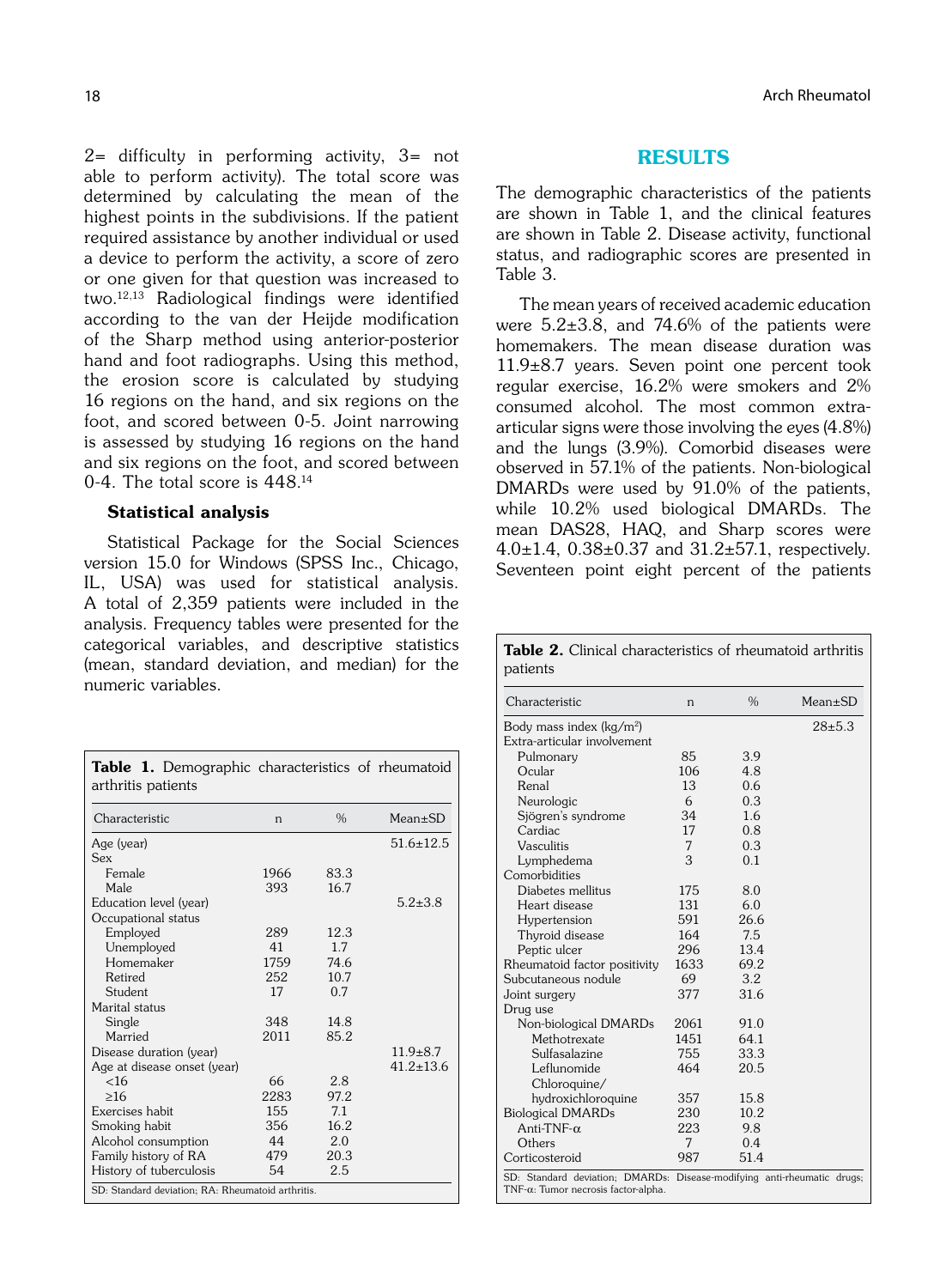| <b>Table 3.</b> Disease activity, disability, and radiographic scores of rheumatoid arthritis patients |            |               |                                    |            |                              |  |  |
|--------------------------------------------------------------------------------------------------------|------------|---------------|------------------------------------|------------|------------------------------|--|--|
| Characteristic                                                                                         | n          | $\frac{0}{0}$ | $Mean \pm SD$                      | Median     | Minimum-Maximum              |  |  |
| Disease activity score 28<br>EULAR disease activity                                                    |            |               | $4.0 \pm 1.4$                      | 3.96       | $0.0 - 8.5$                  |  |  |
| Remission<br>Low                                                                                       | 415<br>329 | 17.8<br>14.1  |                                    |            |                              |  |  |
| Moderate<br>High                                                                                       | 996<br>595 | 42.7<br>25.5  |                                    |            |                              |  |  |
| Health assessment questionnaire<br>Total Sharp score (n=682)                                           |            |               | $0.38 \pm 0.37$<br>$31.2 \pm 57.1$ | 0.2<br>6.0 | $0.0 - 1.5$<br>$0.0 - 445.0$ |  |  |
| SD: Standard deviation; EULAR: European League Against Rheumatism.                                     |            |               |                                    |            |                              |  |  |

were in remission, 14.1% had low disease activity rates, while 42.7% and 25.5% had moderate and high disease activity rates, respectively.

## **DISCUSSION**

The data of 2,359 patients were obtained from TRASD-IP, within the scope of TLAR, which is the first RA registry in Turkey. Clinical and demographic characteristics were evaluated using this data.

Rheumatoid arthritis registries evaluate patients' health status, disease course, mortality, drug side effects, costs, and labor productivity. Arthritis registries were first created in the 1980s. The RA registries may vary according to the characteristics of the patients, and may be based on rheumatic diseases,  $15-17$  early arthritis,  $8$  early RA,  $17-19$  established RA,<sup>7,20</sup> and biological agent,<sup>5,21,22</sup> or DMARD<sup>23</sup> registries. In the TLAR registry, all patients older than 18 years of age with any kind of therapy or disease stage were recorded and monitored, and their real-life data was collected.

The mean age in the RA registries from other countries is between 50-68 years. That of the TLAR registry was also similar, although slightly younger (51.6 years).15,24 In a study by Sokka et al.,25 which contains data from 15 countries, the mean age of the RA patients in Turkey was younger than in other countries. This is an expected result due to Turkey's largely young population.

Rheumatoid arthritis is three times more frequent in women than in men. Hormonal factors are thought to be responsible for this phenomenon.26 This rate was similar in the TLAR and other RA registries.<sup>24,25</sup>

The mean disease duration was 11.9 years, which is similar to the findings of other studies. $24,25$ RA has been considered to begin at 40-50 years of age. In this study, the age of onset was 41.2 years, which is lower than that of other RA registries.<sup>5,15</sup>

Some studies have shown that the level of education may affect the prognosis of RA.27 It is thought that low levels of education may be associated with poor compliance to treatment. Therefore, the high disease activity of patients in the TLAR registry may be associated with a low level of education.

The vast majority of patients in the RA registry in Turkey are women. Therefore, RA can lead to dysfunction in the roles of housewives, which in turn will cause loss of labor at home, resulting in an increase in the indirect costs of the disease.28

Exercise enhances the maintenance of range of motion, and improves the muscle strength and coordination. Furthermore, exercise has been shown to reduce pain and ESR in patients with RA.29 The low rate of regular exercise taken by the population in our study suggests that patients need to be better educated on the importance of taking regular exercise.

Smoking is recognized as a risk factor for RA development and poor outcomes.<sup>30,31</sup> In this study, the rate of smoking was lower compared to some RA registries, while it was higher than some of them.<sup>24</sup> All the patients with RA should be informed about the negative effects of smoking on RA. The use of alcohol, which may increase DMARDs-induced liver toxicity, was not common among the patients.

First degree relatives of patients with RA have been reported to have an increased risk of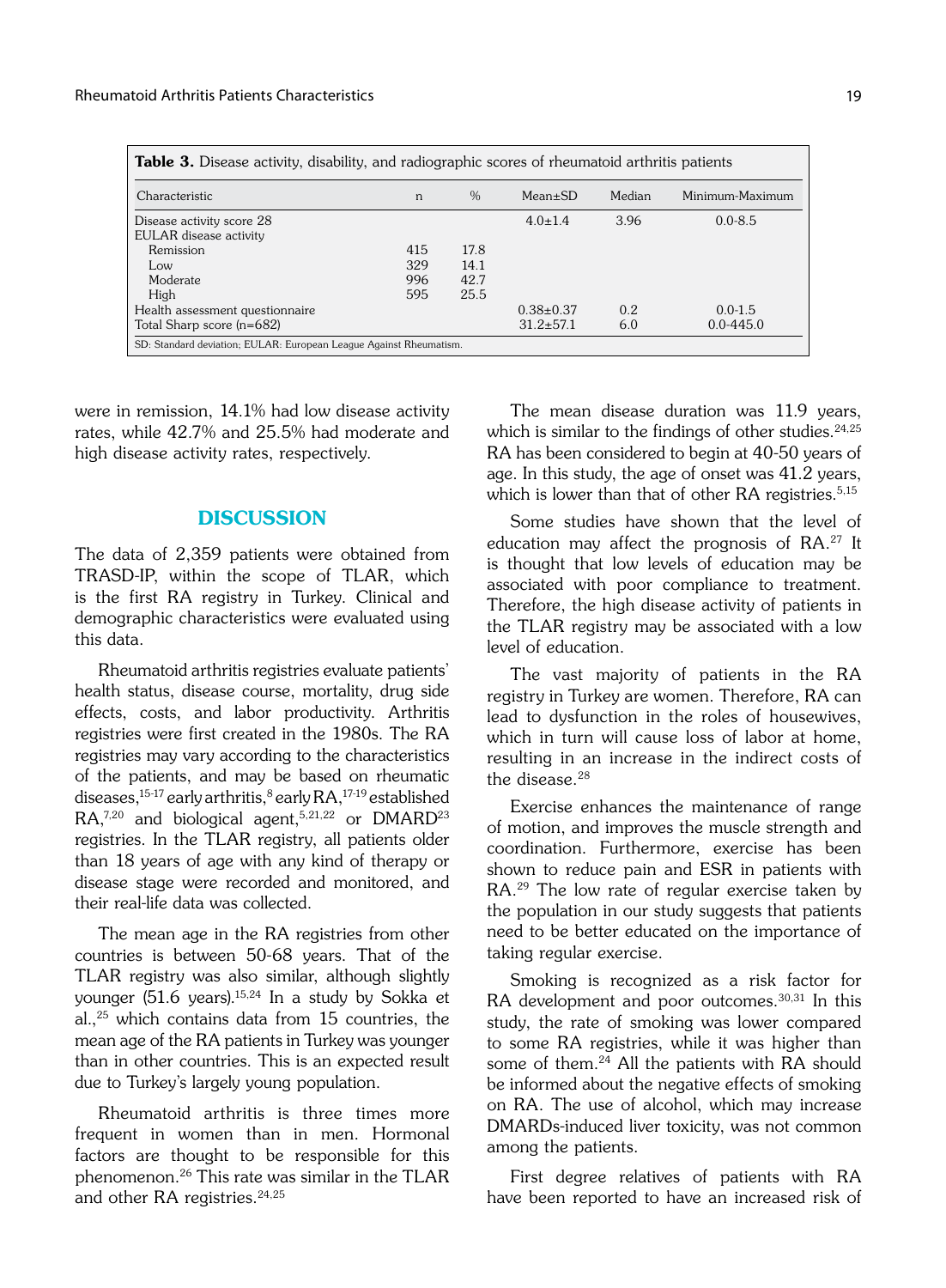developing RA.32 Approximately one fifth of the patients had a family history of RA.

Latent tuberculosis, which continues to be a major problem in Turkey, should be screened prior to administering biological treatments. Therefore, the guide for national tuberculosis screening is applied to the patients before starting any biological treatment. Even so, 2.5% of the patients had a history of tuberculosis. In Turkey, this issue should be kept in mind before commencing treatment with biological agents.

The mean BMI was high. Since a high BMI is associated with poor outcomes in patients with RA and causes negative effects on the treatment, care should be taken to maintain weight control.33,34

Extra-articular involvement also plays an important role in the follow-up and treatment of patients with RA. The most common comorbid diseases in the current study were hypertension and peptic ulcers. In the Giese registry, the most common comorbid disease was hypertension as well.<sup>5</sup> In patients with RA, the increased risk of coronary heart disease due to inflammation may be affected adversely by the presence of hypertension. Therefore, the regulation of blood pressure is extremely important. The increased rate of peptic ulcer disease may be related to the drug treatment for RA, and particularly the use of NSAIDs and corticosteroids.

Rheumatoid factor positivity was detected in 69.2% of the patients, which is consistent with the literature.<sup>13,21</sup> In the Norwegian DMARD registry, 19.7% was positive for rheumatoid nodules, whereas in our RA registry, the rheumatoid nodule rate was extremely low at 3.2%.23 Joint surgery was performed in 31% of the patients. Surgery also increases the cost of the disease. When compared to past data, the rate of joint surgery seems to have increased.<sup>35</sup> This is likely due to the increased access to surgical treatment.

In recent years, the proposed approach for RA is to start DMARD therapy in the early stages of onset, before permanent joint damage occurs.36 Ninety-one percent of the patients were using a non-biological DMARD, whereas 10% were treated with biological DMARDs. When compared with the other registries, the nonbiological DMARD use was higher, whereas the use of biological DMARD was lower.15,23,37 Half of the patients were on corticosteroid therapy. This is lower when compared to some of the RA registries, and higher than others.<sup>24</sup> In a previous study from Turkey, use of biological agents was 6.9%.35 The recent data indicate that use of biological drugs has increased in Turkey, as well as all over the world. These data reflect the status 3 years previously and show that the disease activity was high and the use of biological agents was low. Presently, we believe that biological agents are used more frequently. Although it is not consistent with the current treatment strategy, patients showing moderate activity and unresponsiveness to DMARDs are not included in the repayment cover in our country.

Methotrexate remains the gold standard DMARD in the treatment of RA, and it has also been reported to be the most commonly used DMARD in the treatment of RA in various studies.5,23,38 In this registry, methotrexate was the most commonly used DMARD, with a higher utilization rate compared to other studies (64.1%). Corticosteroid and methotrexate utilization rates were similar to the past data from Turkey.35 The most commonly used DMARDs second to methotrexate were sulfasalazine, leflunomide, chloroquine and hydroxychloroquine, respectively. Azathioprine, auronophine, cyclosporine, gold thiomalate and d-penicillamine, which were all used in the 1980s and 1990s, are no longer in use in RA patient recorded the registry.

According to EULAR disease activity criteria, more than half of the patients had a moderate or high level of disease activity. This may suggest that, in Turkey, medical treatment is insufficient despite the frequent use of DMARDs, and that the course of the disease is more severe and resistant to treatment. In the study of Sokka et al., $25$  in which data from many countries were evaluated, the mean DAS28 was 4.0. In the same study, the mean DAS28 for Turkey was 4.1. These values are similar to the results of the present study.

Although the disease activity was high in the majority of the patients, it was surprising that the disability levels and the radiographic pathology results were not at an advanced level. RA can lead to functional disability by causing joint deformity and destruction. The disability levels associated with the disease as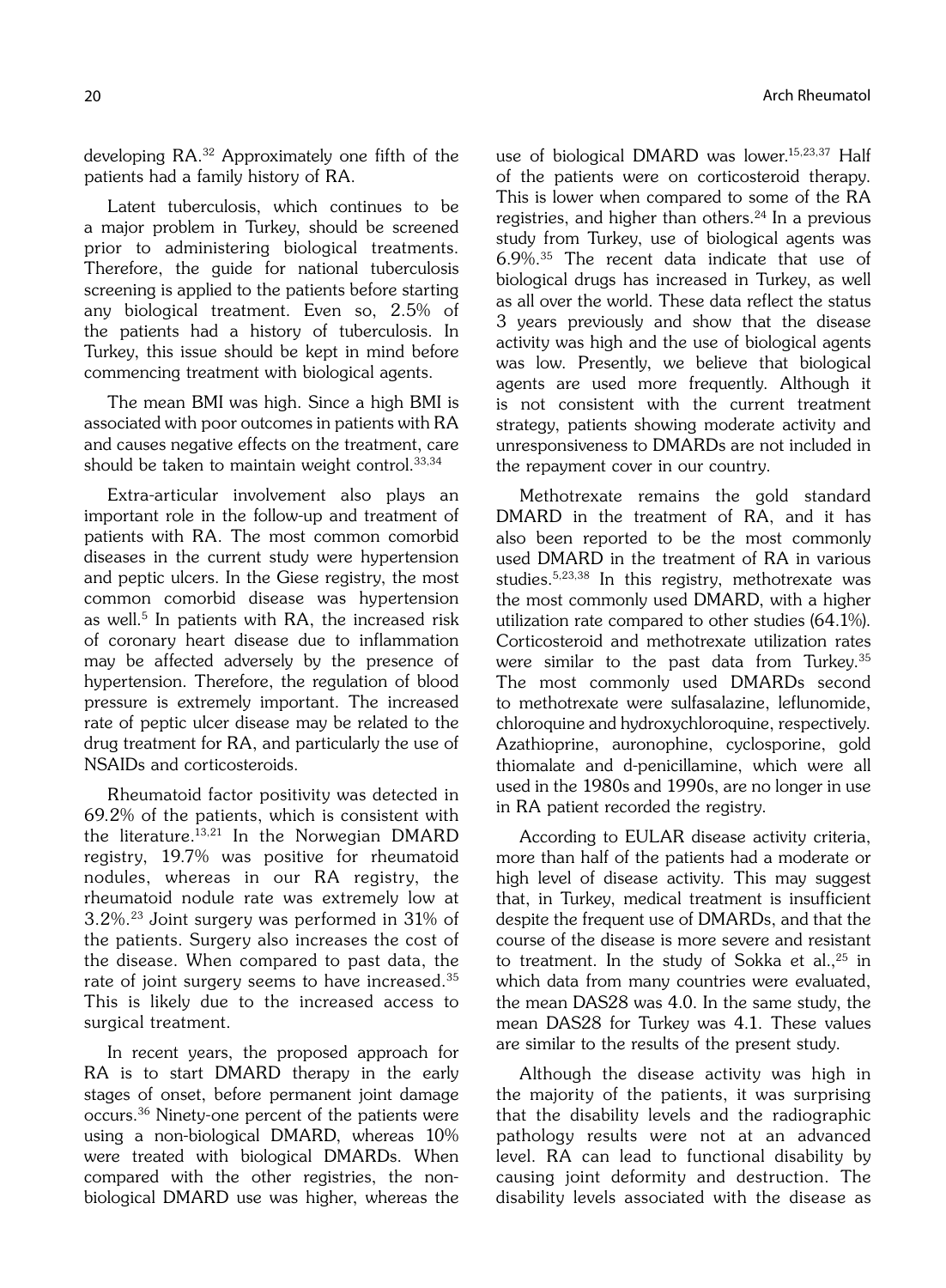measured by the HAQ were low (0.38). This rate of disability is low compared to the majority of the clinical trials on RA, and past data from Turkey.24,25,35,39 The fact that the radiographic findings and levels of disability were low as expected.

This study is important because it contains the results of the first RA register created in Turkey, and includes accessible national data on patients with RA in Turkey. These data may shed light on the prevention, treatment, and support strategies required by these patients. The analysis of the follow-up results of the registry may provide data on the long-term course of the disease, drug side effects, and cost-effectiveness.

The majority of patients with RA in Turkey are middle-aged and homemakers. Higher levels of education may be necessary for compliance to and success of treatment. Despite the high use of DMARDs, the majority of the patients had moderate or high disease activity. These findings indicate that treatment needs for RA patients are not met sufficiently. Thus, we may conclude that the RA register may aid significantly in obtaining true clinical information.

#### Acknowledgment

The authors express their gratitude to all members of TLAR RA Study Group for their cooperation and to Wyeth/Pfizer Company for the sponsorship.

#### Declaration of conflicting interests

The authors declared no conflicts of interest with respect to the authorship and/or publication of this article.

#### Funding

The authors received no financial support for the research and/or authorship of this article.

#### REFERENCES

- 1. Boonen A, Severens JL. The burden of illness of rheumatoid arthritis. Clin Rheumatol 2011;30 Suppl 1:S3-8.
- 2. Filipovic I, Walker D, Forster F, Curry AS. Quantifying the economic burden of productivity loss in rheumatoid arthritis. Rheumatology (Oxford) 2011;50:1083-90.
- 3. Zhang W, Anis AH. The economic burden of rheumatoid arthritis: beyond health care costs. Clin

Rheumatol 2011;30 Suppl 1:S25-32.

- 4. Kvien TK, Uhlig T. The Oslo experience with arthritis registries. Clin Exp Rheumatol 2003;21:S118-22.
- 5. Lapadula G, Ferraccioli G, Ferri C, Punzi L, Trotta F; GISEA. GISEA: an Italian biological agents registry in rheumatology. Reumatismo 2011;63:155-64.
- 6. Sokka T. Rheumatoid arthritis databases in Finland. Clin Exp Rheumatol 2005;23:S201-4.
- 7. Grazuleviciute E, Dadoniene J. Vilnius rheumatoid arthritis registry. Medicina (Kaunas) 2003;39:505-10. [Abstract]
- 8. Symmons DP, Silman AJ. The Norfolk Arthritis Register (NOAR). Clin Exp Rheumatol 2003;21:S94-9.
- 9. Arnett FC, Edworthy SM, Bloch DA, McShane DJ, Fries JF, Cooper NS, et al. The American Rheumatism Association 1987 revised criteria for the classification of rheumatoid arthritis. Arthritis Rheum 1988;31:315-24.
- 10. Prevoo ML, van 't Hof MA, Kuper HH, van Leeuwen MA, van de Putte LB, van Riel PL. Modified disease activity scores that include twenty-eight-joint counts. Development and validation in a prospective longitudinal study of patients with rheumatoid arthritis. Arthritis Rheum 1995;38:44-8.
- 11. van Gestel AM, Prevoo ML, van 't Hof MA, van Rijswijk MH, van de Putte LB, van Riel PL. Development and validation of the European League Against Rheumatism response criteria for rheumatoid arthritis. Comparison with the preliminary American College of Rheumatology and the World Health Organization/ International League Against Rheumatism Criteria. Arthritis Rheum 1996;39:34-40.
- 12. Fries JF, Spitz P, Kraines RG, Holman HR. Measurement of patient outcome in arthritis. Arthritis Rheum 1980;23:137-45.
- 13. Küçükdeveci AA, Sahin H, Ataman S, Griffiths B, Tennant A. Issues in cross-cultural validity: example from the adaptation, reliability, and validity testing of a Turkish version of the Stanford Health Assessment Questionnaire. Arthritis Rheum 2004;51:14-9.
- 14. van der Heijde D. How to read radiographs according to the Sharp/van der Heijde method. J Rheumatol 1999;26:743-5.
- 15. Canhão H, Faustino A, Martins F, Fonseca JE; Rheumatic Diseases Portuguese Register Board Coordination, Portuguese Society of Rheumatology. Reuma.pt - the rheumatic diseases portuguese register. Acta Reumatol Port 2011;36:45-56.
- 16. Kremer JM. The CORRONA database. Autoimmun Rev 2006;5:46-54.
- 17. Kvien TK, Glennås A, Knudsrød OG, Smedstad LM, Mowinckel P, Førre O. The prevalence and severity of rheumatoid arthritis in Oslo. Results from a county register and a population survey. Scand J Rheumatol 1997;26:412-8.
- 18. Bridges SL Jr, Hughes LB, Mikuls TR, Howard G, Tiwari HK, Alarcón GS, et al. Early rheumatoid